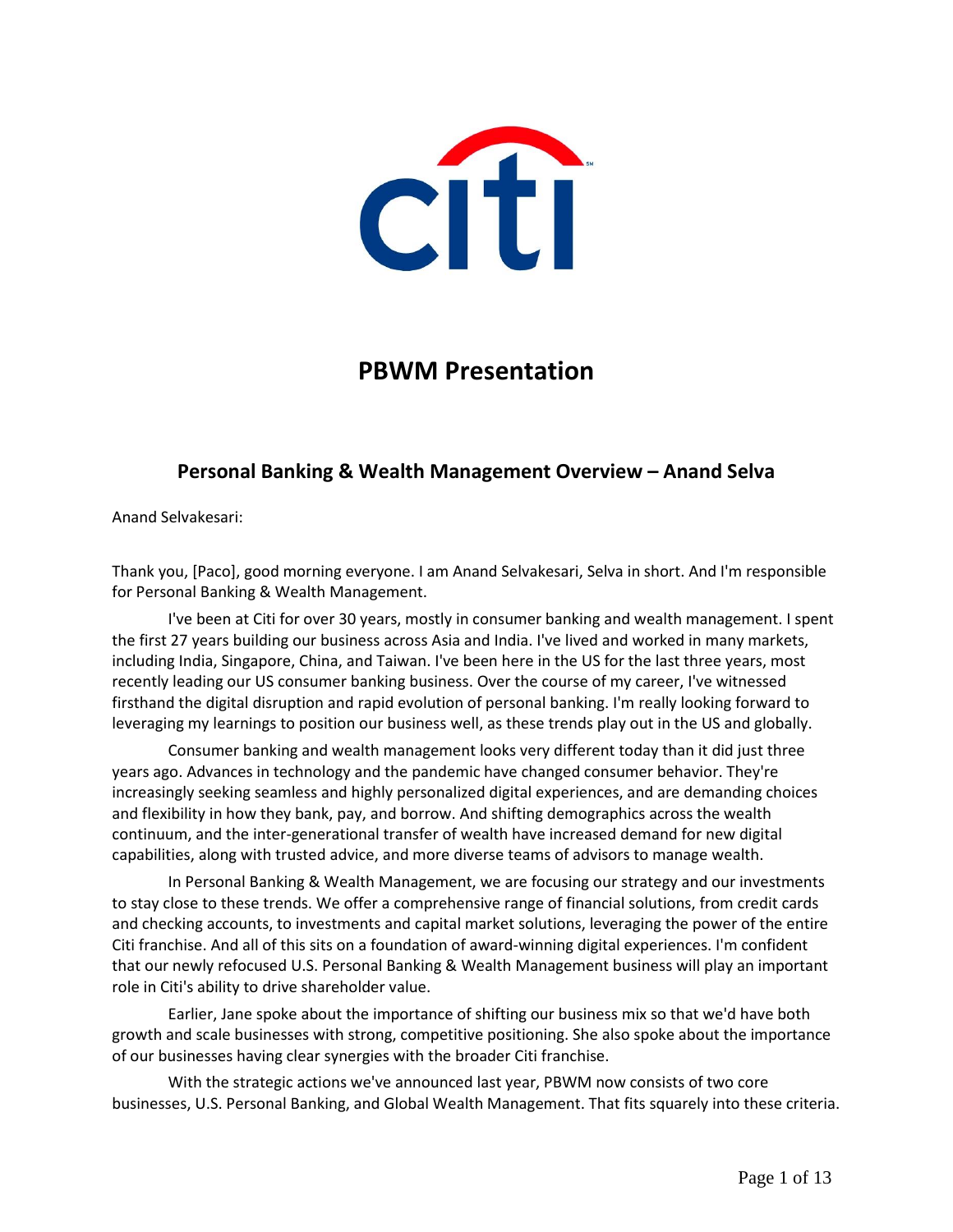U.S. Personal Banking includes branded cards, retail services, and retail banking, and serves our home market, which has the largest consumer wallet in the world. Personal Banking contributes twothirds of PBWM revenue.

Global Wealth Management is a fast-growing market, where we are bringing together the full power of Citi to serve the entire continuum of wealth clients, from affluent to ultra-high net worth. Global Wealth Management contributes the remaining one-third of PBWM revenue. In PBWM, we serve 75 million clients, with around 940 billion dollars in client assets across the two core businesses, generating 23 billion dollars in revenue, and 13% ROTCE, excluding the impact of credit reserve releases.

Our ambitions for both businesses are built on strong existing foundations and the connections between the two. Our global wealth management business includes our top five global private bank, and we are already the top three firm in wealth management in Asia. Over last five years, global wealth management delivered 20% ROTCE. Our Wealth business benefits significantly from leveraging the products, platforms, digital capabilities, and client relationships we already have across both the U.S. Personal Banking and institutional businesses.

As we scale the Wealth business, it is clear that we are one of the very few firms that offers such a comprehensive range of wealth solutions to a wide spectrum of clients on a global scale. In U.S. Personal Banking, we are the number two issuer of credit cards, with a broad portfolio of proprietary, co-brand, and private label cards.

Growth in this business is centered in payments and lending, with our cards business generating close to 85% of our revenues. Our go forward plan is to continue to strengthen our leadership in cards, while establishing a full continuum of lending solutions.

Our retail banking is a top 10 deposit franchise in the US, with a well-established presence in six affluent urban centers and strong digital capabilities. We have a targeted strategy to maximize value from our retail bank and to fuel our growth plans in both wealth management and payments and lending.

Over the last five years U.S. Personal Banking delivered 12% ROTCE despite the headwinds from COVID and lower rates. And within U.S. Personal Banking, our cards business delivered 17% returns.

With that introduction, I'm now going to turn it over to our head of Global Wealth Management, Jim O'Donnell, to tell you more about our plans for the Wealth business, then I'll come back and go into more detail with U.S. Personal Banking, and then tie it all together. Over to you, Jim.

## **Global Wealth – Jim O'Donnell**

Jim O'Donnell:

Thanks, Anand. And good morning everyone. I'm Jim O'Donnell. I became head of Wealth a little over a year ago after 22 years at Citi. Most recently, I ran Global Investor Sales and Relationship Management for our Markets and Security Services business. Much like Wealth Management, it was truly a people business and having worked closely with asset and wealth managers around the world, I could not be more excited to use this experience to build Citi's Wealth business and I think we have a huge opportunity ahead of us. As you all know, there's incredible wealth creation happening globally, and client demographics are shifting. More and more clients are looking for advice that encompasses their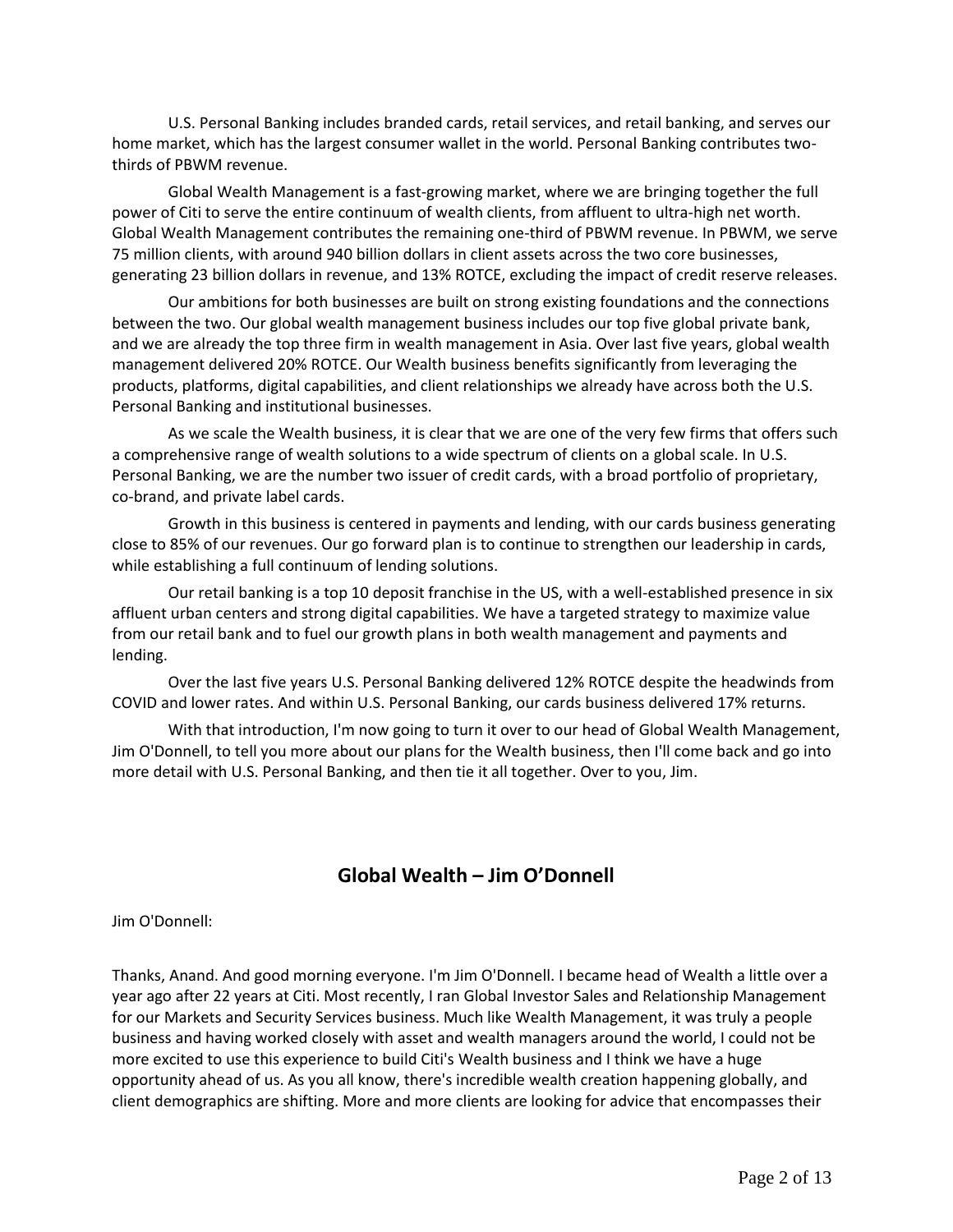full financial lives. They're putting an increased premium on relationships and personalized service combined with a seamless digital experience.

Integrating our Wealth business gives us the resources, the talent, and the platform to deliver just that. And because of our global footprint, our ability to leverage Citi's network and the strong foundation we already have, we are well positioned to deliver excellence for our clients, grow our market share, and create value for you, our investors. As you heard from Jane earlier, we have all the pieces to build a leading franchise, but we need to pull it all together. We have spent the last year integrating our Wealth business, building a new leadership team, and creating a strategy for the future. We are now in execution mode and we are making clear progress. I'm incredibly confident we will build a winning business in wealth management for Citi.

So let's talk about our business today. We're not starting from scratch. We have strong assets. We have globally recognized brands, strong client relationships, best in class research, and clear synergies across Citi. As you can see on the slide, we are a \$7.5 billion business today with revenues evenly split between our ultra-high net worth clients, our Private Bank, and high net worth and affluent clients, Citigold.

We serve over 500,000 clients with more than \$800 billion in client assets through nearly 3,000 advisors. Our strong foundation spans across client segments, geographies, and product capabilities. As you've heard, we are already a top three wealth manager in Asia and a top five global private bank. Our Law Firm Group, which is the foundation of our Global Wealth at Work business is the industry leader in providing financial services to the legal industry. As you can see on the slide, we have a global footprint with nearly half of our business coming from outside the United States. This is absolutely a clear differentiator for us. We are one of the few firms that operates and has the physical presence in all key global wealth markets. And we are a major player in all of the international wealth hubs that have significant cross border flows. And we plan to scale in every one of those markets.

We also have a diverse product mix as see on the slide as well. We're particularly strong in banking and lending which account for over 60% of our revenues, but we need to earn more of our clients' investments business. We do have a best-in-class investment platform, which we were able to grow by 27% last year. However, our goal is to significantly grow this over the next few years and achieve a better balance between banking and lending and our investments business. This will very much enhance our returns. And most importantly, deliver more value for our clients. Let me tell you a little bit now about our value proposition. Our mission is to deliver a total wealth solution to our clients, integrating advice and execution across both their assets and their liabilities. Very few firms have these capabilities on a global scale. We do.

As an integrated business, we can deliver comprehensive solutions that range from core personal banking and lending to leading institutional capabilities. We deliver everything our clients need, from a checking account, a credit card, or a mortgage, to investment management and access to global capital markets. And for our wealthiest clients and family offices, we provide all of that plus specialized financing and corporate and M&A services. And we deliver these solutions across the entire wealth continuum, from the affluent to the ultra-high net worth. Now, let me give you a quick overview of our brands. Citigold and Citigold Private Client serve our affluent and high net worth clients. Our Private Bank serves our ultra-high net worth clients and the family offices of the world's wealthiest individuals. Finally, Global Wealth at Work. This is our business that is focused on workplace wealth management.

We have seen that clients across all levels of wealth want their financial lives to be simpler and personalized and rightfully so. They want timely advice and recommendations all tailored to their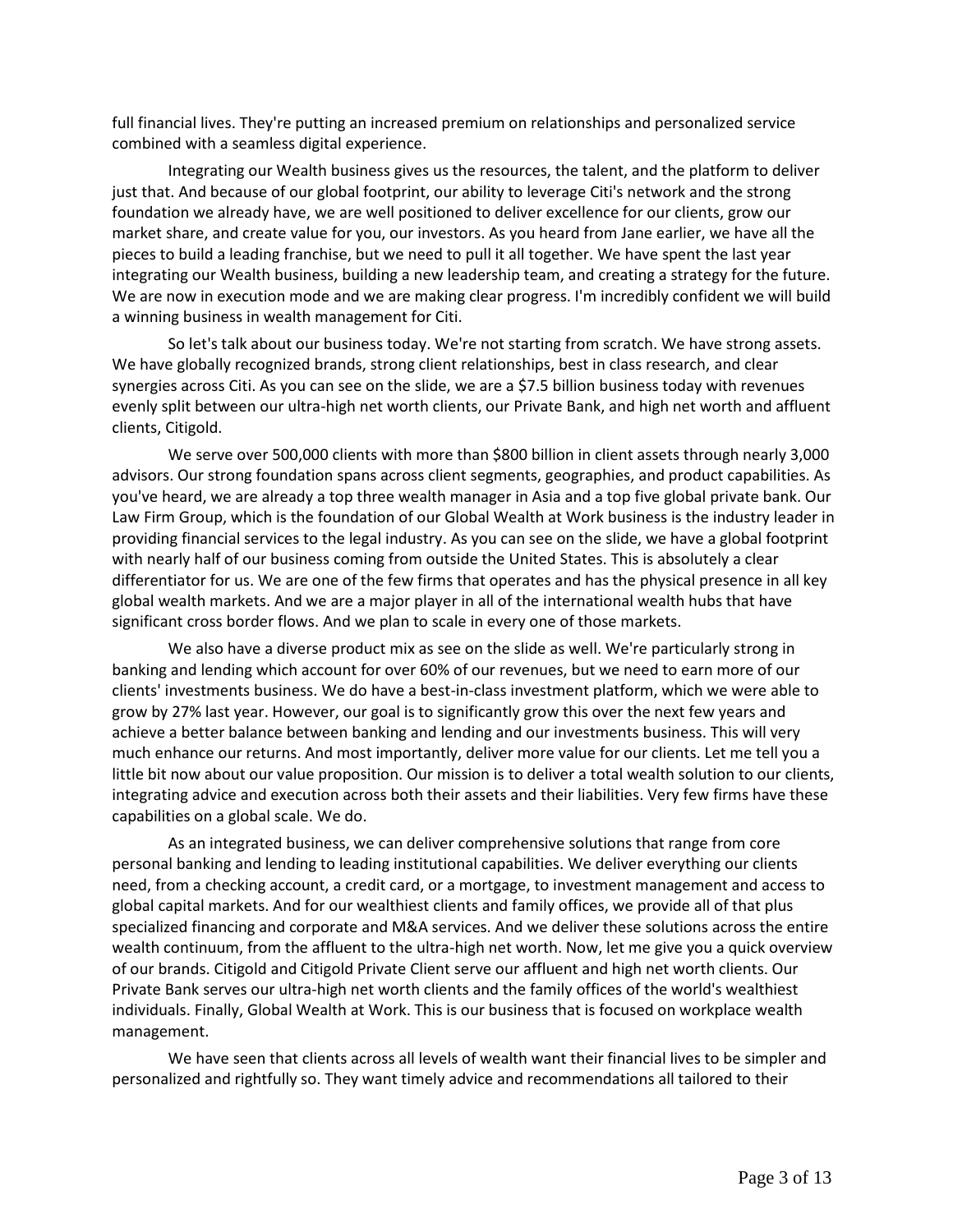evolving needs throughout their financial lives. Citi has the capability to deliver this at scale across all geographies and client segments by leveraging our entire franchise.

As Jane said, our global network across retail banking and ICG is a key differentiator for us. It provides client referrals and product expertise. Let me tell you a little bit about our synergies. We generated more than \$1 billion between our Wealth Management business and our Institutional Clients Group last year. We expect this to significantly increase as we scale and invest in our businesses. Citi's global businesses have also served as a major source of client referrals. As you can see on the slide, last year, we captured over 50,000 new wealth clients from our retail banking network. And we also generated a record 730 client referrals with an average net worth of more than \$400 million between our Private Bank and our Institutional Clients Group. So our partnerships with our BCMA, Markets and Retail Banking teams are already delivering meaningful results. And there's lots more to come.

We're excited to build the same type of close partnership with our Commercial bank. As my colleague Tasmin told us a little while ago, more than 90% of Commercial Bank clients are private companies, which represents an enormous opportunity for our Wealth business. Now as an integrated Wealth business, we're also now breaking down more silos. And in the coming weeks, we will deliver our best-in-class research to all of our 500,000 Wealth clients. Doing all of this will allow us to better serve clients and improve our returns. And I think as you can see, the close and successful partnerships we have built, and are building throughout Citi are core to how we deliver value for our clients and our shareholders. And this is an absolutely critical part of our strategy. Now, I'd like you to hear directly from a few of our clients about how we're delivering value for them across all of our firm.

### Ida Liu:

With a global network and local expertise, we're uniquely positioned to advise our ultra-high net worth clients, their families, and their companies around the world.

#### Marc Lasry:

Citi was my first bank. When I got to New York, I was all excited to get my little Citi card. I didn't know you could take money out of cash machines. So I was all excited. My relationship with Citi just became longer and deeper. They're phenomenal. I mean, you wouldn't think for such a large bank that they would be so personal about all the little details. We can break it down on the business side and then on the personal side. Our firm is global and so the things I do are global in nature. So I need a partner who can understand that.

### Stavros Niarchos:

Our relationship with Citibank goes back more than half a century with my family at large. Citi as an institution is a truly global one. And it really helps when they want to serve a client who actually also travels, who actually also has needs in different places. And it's something which is taken for granted by many, but it's in my view, something very rare.

#### Naz Vahid:

We have tried and tested our business model with Law Firm Group for over 50 years. With that as our foundation, we are expanding our business to further meet our clients' needs.

#### Dan Zubkoff: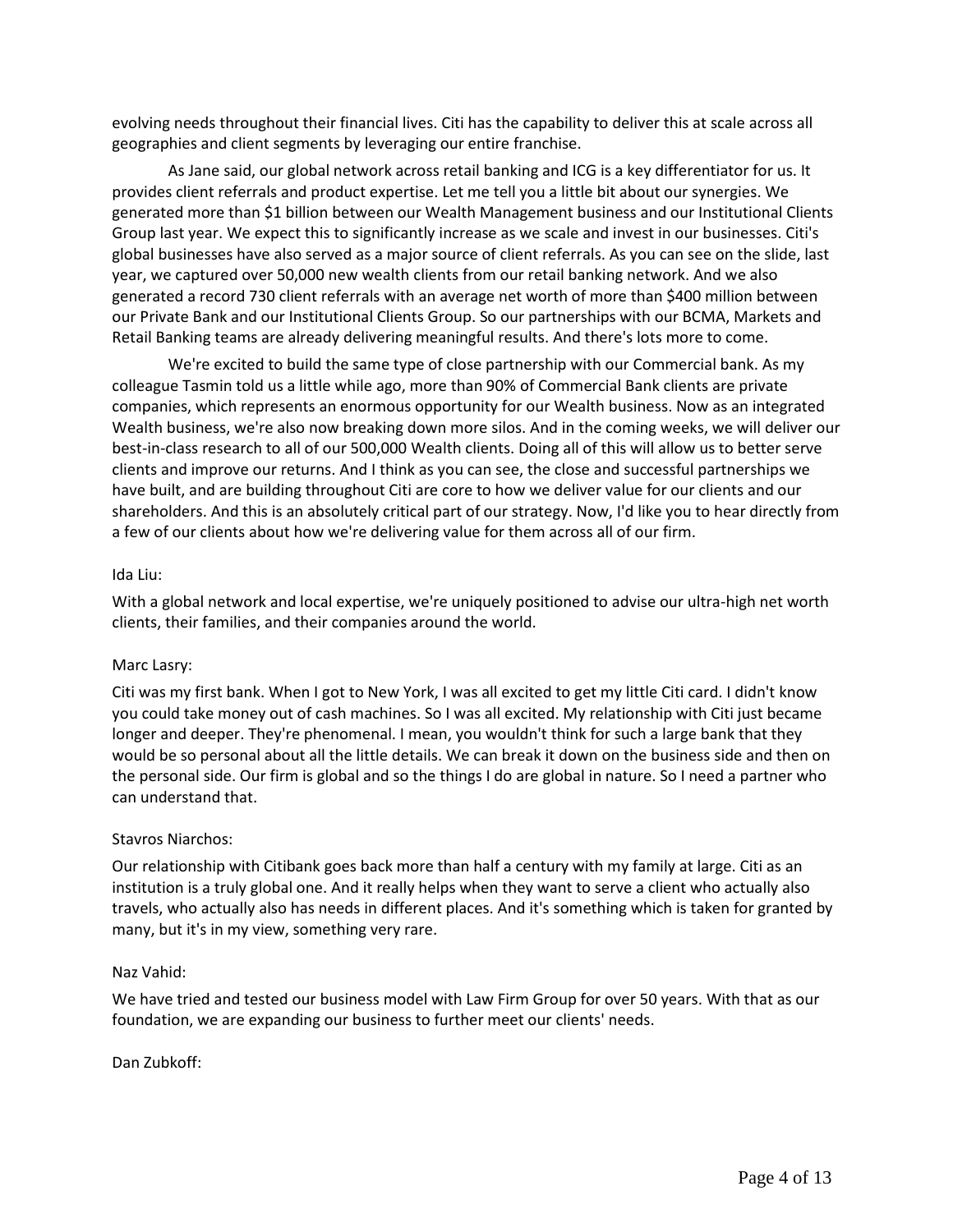My personal life cycle, professional life cycle as a partner of the firm has mirrored my relationship with Citibank. I'm now working with Citibank proactively on my sort of longer-term plans in terms of retirement income and asset accumulation and estate planning. And it's been a tremendous partnership.

### Jim O'Donnell:

A huge thank you to our clients who are part of that video. I absolutely love hearing how we help them achieve their goals. These are the type of relationships that define our wealth strategy, and we are focused, just a refresher, on three core client segments. The ultra-high net worth space, our Private Bank, regional strategies in the affluent and high net worth market, especially in the U.S. and in Asia, and our Global Wealth at Work business. Underscoring all of these initiatives is our investment in both talent and technology.

Hiring and retaining talent is one of the most important parts of our strategy. As I said, we're very much a people business, focused on the fastest growing markets. We are significantly increasing the number of our client advisors. And despite the talent war across the industry, we are attracting great external candidates. We added more than 400 advisors in 2021, an increase of nearly 20%. And above all, we're also keenly focused on investing in and retaining our existing talent. We've seen that our own advisors and the ones that we're hiring value Citi's network. That includes our ability to source clients through our retail and institutional platforms and the access to our best-in-class banking and wealth solutions. And across the board, we are focused on creating a diverse talent base that very much reflects the clients we serve.

We are confident we can double our advisor base over the next five years. And as you can see in the slide, we're also building a digital experience that better connects our talent and our technology. Now, this is an area where we historically underinvested. By integrating our Wealth team, we have now created a single technology unit. This will allow us to more effectively invest in three core priorities. Client experience, advisor experience, and product capabilities. For our clients, we're creating an enhanced digital experience with new products like Citi Self Invest, which I'll discuss more in a little bit, and better online tools. For our advisors, we're enhancing and simplifying how they serve their clients through a unified CRM system and improved workstation and easy digital client onboarding.

And finally, we are investing in our infrastructure to improve product capabilities, such as enhancing our separately managed account and margin lending platforms and developing personalized content and solutions. Now, I'd like to take you through our growth initiatives in a bit more detail. Starting with our top five Private Bank, it's a great business with great people. It represents 40% of our revenues with nearly half a trillion dollars in assets and 10,000 clients who have an average net worth of more than \$400 million. We've had strong growth over the last few years, especially in client acquisition. Last year alone, we onboarded 800 new clients, a record and grew our assets by 9%. And we've only just begun.

To build on this strong foundation and capture new sources of wealth, we are scaling across geographies and building new client segments. We are already on the ground in our Private Bank in 50 cities, across 18 countries, including all key wealth markets. Our physical presence ensures we are viewed as both a global and local bank wherever we are. And we're expanding in the fastest growing ultra-high net worth markets, specifically China, which has the second largest concentration of wealth in the world, and significant cross border flows. We're also expanding key markets in the U.S., especially California, Texas, Florida, and here in New York. And in Europe, where we have a limited presence in some markets such as Germany and France. Today, we cover more than a quarter of the world's billionaires and 1,400 family offices. Growing this business is a critical part of our strategy.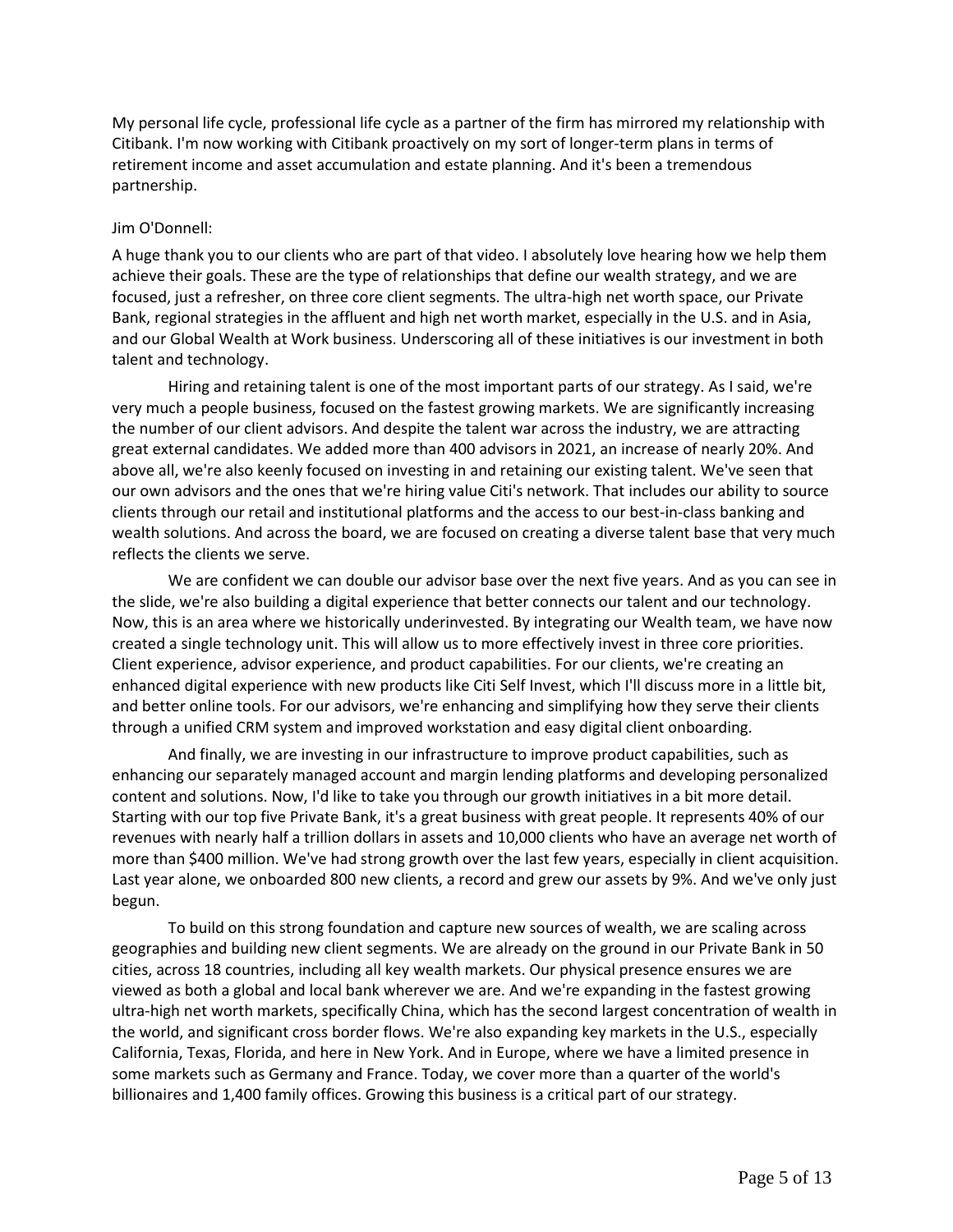Additionally, to expand our client segments, we're very focused on a full family approach to wealth management. This means we embrace the entire family, the spouse, the children, grandkids, and beyond. We recognize the importance of the intergenerational wealth transfer that's occurring. A few months ago, I had the opportunity to speak with a Private Bank client whose family has been with Citi for more than 90 years. His father first started banking with us in Shanghai in 1932. This client is now based in Brazil, has family in Miami, and the Bahamas. Multiple generations of his family are now Citi clients. He proudly told me, which was pretty cool, that his family would not be where it is today without Citi. Relationships like these are the bedrock of our business, and we have many more to build upon and we absolutely will.

We're also focused on strong growth segments, where we see significant opportunity. This includes new economy entrepreneurs, and especially women. Women are one of the most important and fastest growing markets in the ultra-high net worth space and a key focus for us. Going a bit further out, one of our goals is to grow our share of the investment wallet and enhance our advice to clients. We are materially increasing the number of dedicated investment counselors. Now, let me explain that a little. Some of our competitors in the private bank space have a ratio of close to one investment counselor for every banker. We have one investment counselor for every three bankers, far too few. We are committed to significantly improving that ratio to better serve our clients and support our growing focus on investments. So in summary for our Private Bank, I am confident that our strategy combined with our strong franchise, and our team positions us to be the world's leading private bank in the years ahead.

Moving on to our affluent and high net worth businesses, let's begin with Asia, which is the fastest growing market in the world. We are well positioned to capture that growth by expanding in our key wealth hubs, increasing our advisor coverage, and driving digital innovation. Citi is already a top three wealth manager in Asia with nearly \$90 billion in client assets, across 110,000 wealth clients. Today, we have 800 advisors, which we increased by 130 in the last 12 months alone.

As Jane mentioned earlier, yes, we are exiting non-core markets in the region, but this allows us to have a sharper focus on the key wealth hubs of Hong Kong and Singapore, two of the fastest growing wealth markets in the world, with a full-service business for both onshore and offshore clients offering our total wealth solution. Capturing the offshore market in China is a key driver of our strategy, especially the Greater Bay area with the industry's role out of Wealth Connect. We have an exciting new partnership with China Guangfa Bank who have 230 branches in the Greater Bay area alone. In addition, we are significantly expanding our sales and market teams on the ground. In fact, we will more than double them by the end of this year.

We've also already been recognized as the best digital bank in Asia, and we will continue to invest in our digital platforms to drive our client experience and client acquisition. Now let's turn to the U.S. As you all know, the U.S. is the largest and most competitive wealth market in the world. We currently have more than \$180 billion in client assets and 320,000 clients with significant opportunity to grow. Our focus is on building on our strong presence in Citi's six key retail markets, expanding our advisor base and client coverage, and especially leveraging the client referrals we've mentioned from our branches. We are also enhancing our digital capabilities. We've already seen early success of that with the soft launch of our self-directed offering, Citi Self Invest. Focused on internal marketing, we have seen a 27% increase in asset growth year to date in that product. And 90% of Citi Self Invest users did their first investment transaction with Citi in the last four months.

We have an exciting plan to roll this out across all of our client segments and launch a broader external marketing campaign to acquire new clients. Today, I'm also excited to announce the creation of a new business for us. Citi Alliance, to build new distribution partnerships. With Citi Alliance, we will be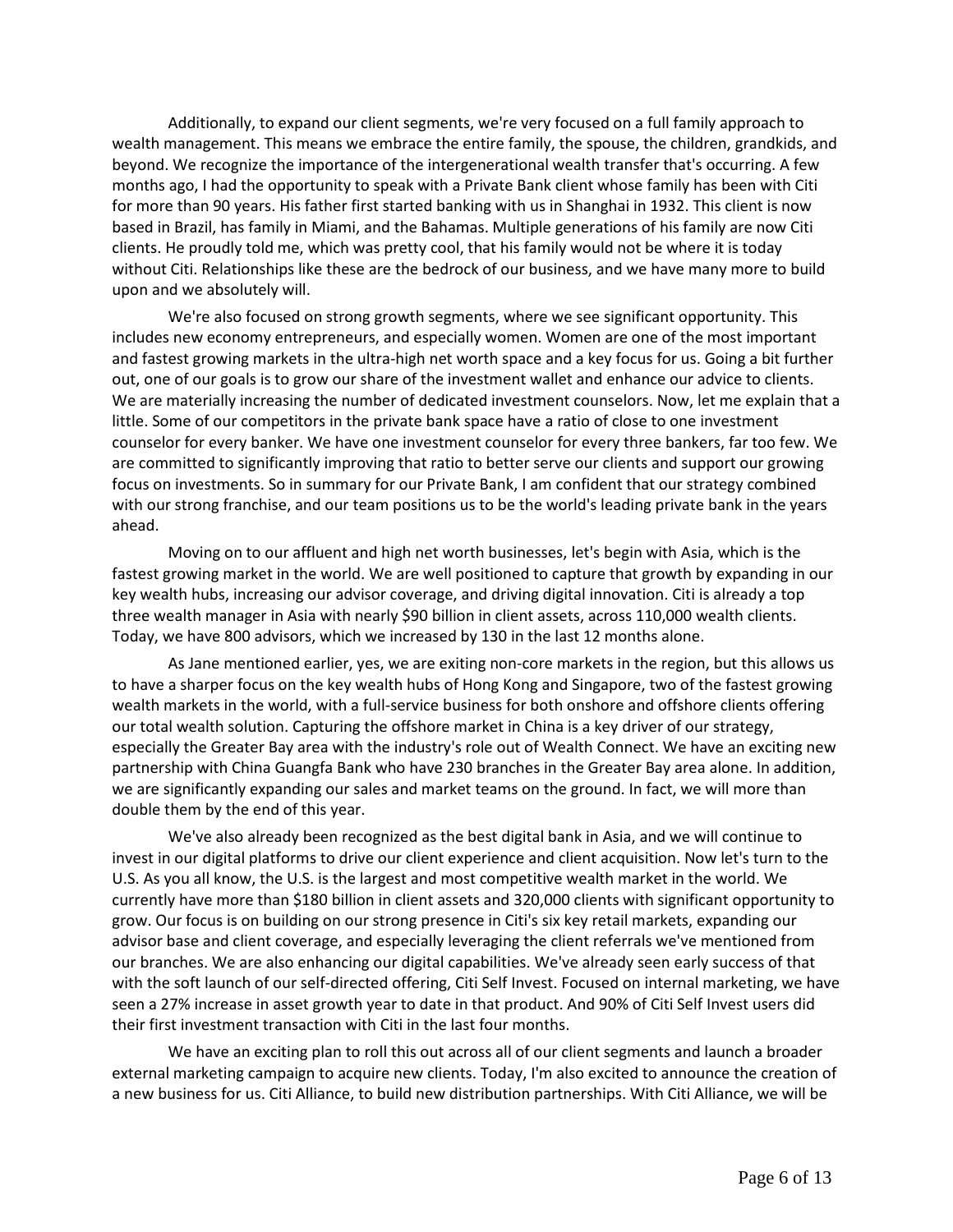providing core banking and lending solutions to independent advisors and broker dealers. One of the fastest growing segments in the United States. We're working with a great digital partner in InvestCloud who will offer our banking and lending products to the nearly 150 wealth management firms on their platform. We're excited that we've already signed agreements with several wealth managers with a very strong pipeline. And we see this as a great opportunity in the months and years ahead.

The final pillar of our growth strategy is Global Wealth at Work. As many of you know, workplace management is the fastest growing channel in the industry. And we are uniquely positioned to build a winning business here. We know our strategy works because we've road tested it for the last 50 years with our Law Firm Group, where we are the undisputed wealth management leader in the legal industry.

Our 50,000 clients in this segment mirror our focus on the entire wealth continuum. We serve professionals from the beginning of their careers, right through the C-suite, providing the breadth of our services from banking to cards to investments. This is a great model for client acquisition and building longstanding client relationships. In fact, we have Law Firm Group clients who have been with us the whole time we've been in this business, from their time as a junior associate to managing partner through their retirement.

And we plan to grow this business in three ways. First, we will continue to scale the Law Firm Group, where we already work with nearly 1,000 companies. Second, we are expanding this model to targeted new industries like professional services, asset management, private equity, and venture capital firms. This year, we're excited too, that we've already signed agreements with several large firms adding thousands of clients in these new industries. And third, as I've talked about before, in this space, we're incredibly excited about growing our partnership with Citi Commercial Bank, where we see significant opportunity to access their client base.

So in summary, we are incredibly excited about our opportunity to win in wealth management. We are going to succeed by scaling our business, driving the synergies across all of Citi's network, investing in talent and technology, and delivering that total wealth solution for our clients across the globe. We do have ambitious targets over the next few years, but I have no doubt we will succeed. With double digit growth and client acquisition and client assets, we have a lot of work to do, but we have the platform, the people, and the resources to winning wealth management. And as we execute, we will significantly grow our revenue and enhance our returns. And with that, I'd like to hand it back over to Anand. Thank you all very much.

# **Consumer Payments and Lending – Anand Selva**

Anand Selva:

Thank you, Jim, for outlining our strategy and exciting growth potential for the Global Wealth business. Now let's turn to U.S. Personal Banking. U.S. Personal Banking is a large business serving 72 million customers with close to \$170 billion in loans and generating close to \$16 billion in revenue. About 85% of U.S. Personal Banking revenue and 80% of loans are from our market-leading cards business. Our retail bank is a great feeder to our wealth business driving referrals through the branch network. It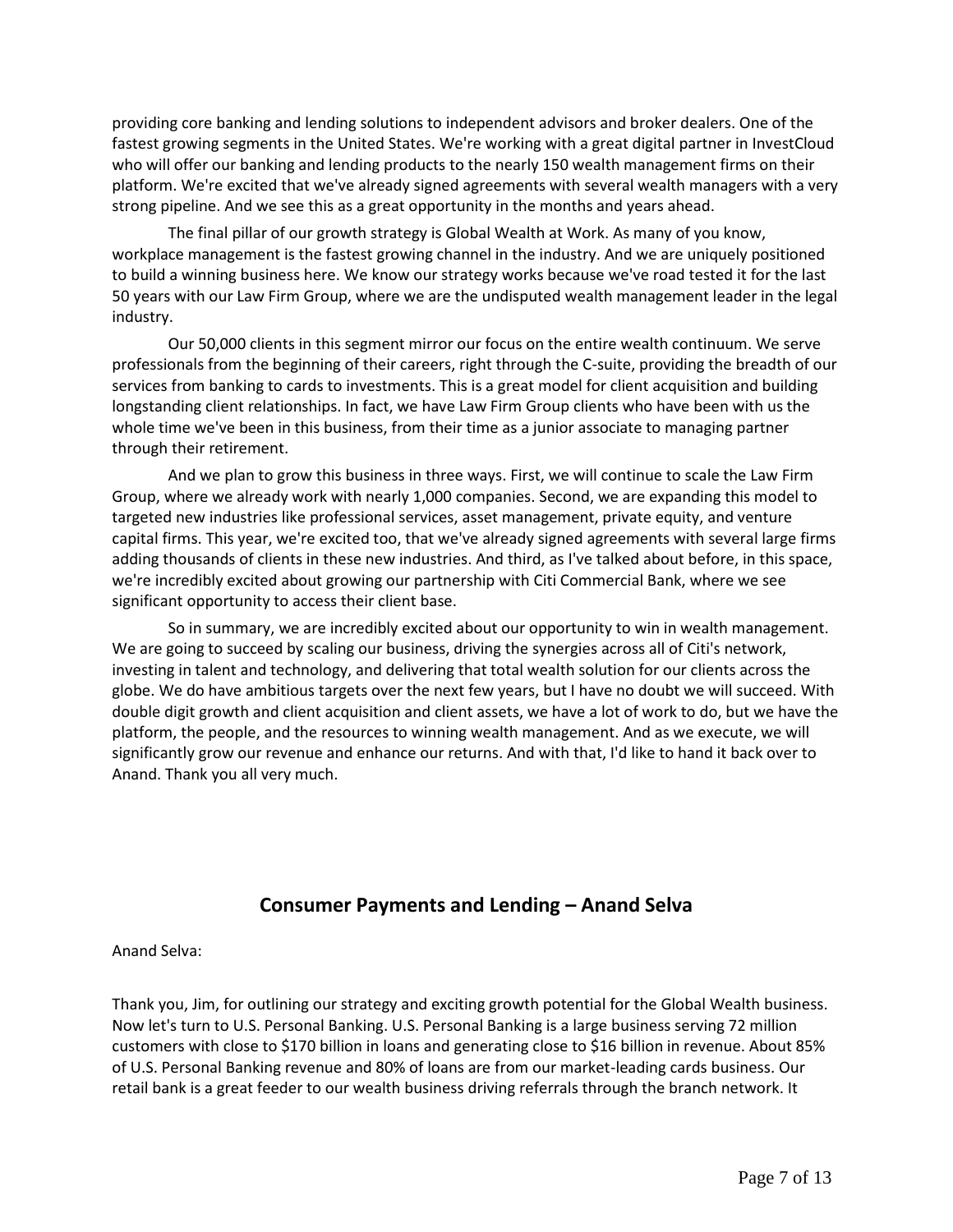generates about \$220 billion in deposits, which includes about \$100 billion of deposits deported in Global Wealth Management.

Last year, U.S. Personal Banking delivered 27% returns, 13% if you exclude credit reserve releases. As I had mentioned earlier, we do have strong market position in both our wealth management and personal banking businesses. In PBWM, we are a market leader in cards in the U.S. with number two position in card spend and loan balances. We rank fourth in deposits in the six urban centers where we have our branches. And although our retail bank physical footprint is much smaller than it appears, our branches are highly productive with the highest deposits per branch in the country. As you can see, we have attractive assets and leadership in cards positioning us well for growth.

We all know that the last couple of years have been challenging across our industry as the pandemic impacted macro business drivers and customer behavior, so I'd like to go into some depth to explain how that impacted our results and what it really means for us going forward. Before the pandemic, card spend, loans, and revenues showed a clear upward trajectory. In 2020, we started seeing headwinds of COVID with card spend and loans declining. Payment rates increased leading to a sharp decline in our revenues offset by lower cost of credit. The same story played out across our industry.

In 2021, card spend rebounded and is now up 10% from pre-COVID levels, reaching an all-time high of half a trillion dollars. However, payment rates remain a challenge. Savings and stimulus have led to consumers paying down their credit cards at historically high rates and with losses remaining remarkably low, so this has prevented the strong sales growth from translating into loan growth.

We expect cards spend to remain strong and payment rates to normalize over a period of time, and that will lead to loan growth. And as loans pivot to growth, we expect credit losses to also normalize from current historical lows. In retail banking, we have seen strong growth in deposits driven by higher household savings. Apart from higher savings and higher payment rates, we witness other changes to consumer behaviors. We expect many of these changes to be long-lasting, and as these changes were happening, we haven't been sitting still. We have continued to make smart investments to respond to and take advantage of those changes.

The first change, the shift to digital, this has been much discussed, but let me share some statistics. Online credit and debit spending has grown by 30%, and over 50% of consumers started using their mobile banking app more often during the pandemic. So, what did we do about it? We continue to invest in seamless digital experiences for essential banking needs such as account opening, wire transfers, and bill payments. And we created personalized offers driving online purchases that accounted for over 35% of our total branded card sales.

Second, consumers expect more borrowing choices, driving growth in point-of-sale financing, so we strengthened our lending solutions launching on-card Flex Pay and Flex Loans and off-card personal installment loans. We are also embedding point-of-sale and post financing solutions with our partners.

And third, 74% of our customers say that rewards are the main reason they choose credit over other forms of payment, and over 60% preferred cash back as their choice of rewards. We address this by refreshing our rewards portfolio with Rewards+ card and introducing the new Custom Cash card last year. Over the last couple of years, we also invested in our partner network signing a major e-commerce retailer, Wayfair, and extending long-term market partnerships including Macy's, AT&T, and Exxon Mobil. Staying front-footed with investments has given us great momentum heading into this year as we execute on a strategy that clearly differentiates us from our peers.

When I moved to the U.S. to run the U.S. consumer bank in early 2019, we had a narrow set of payment and borrowing options for our customers. We had limited digital capabilities, very little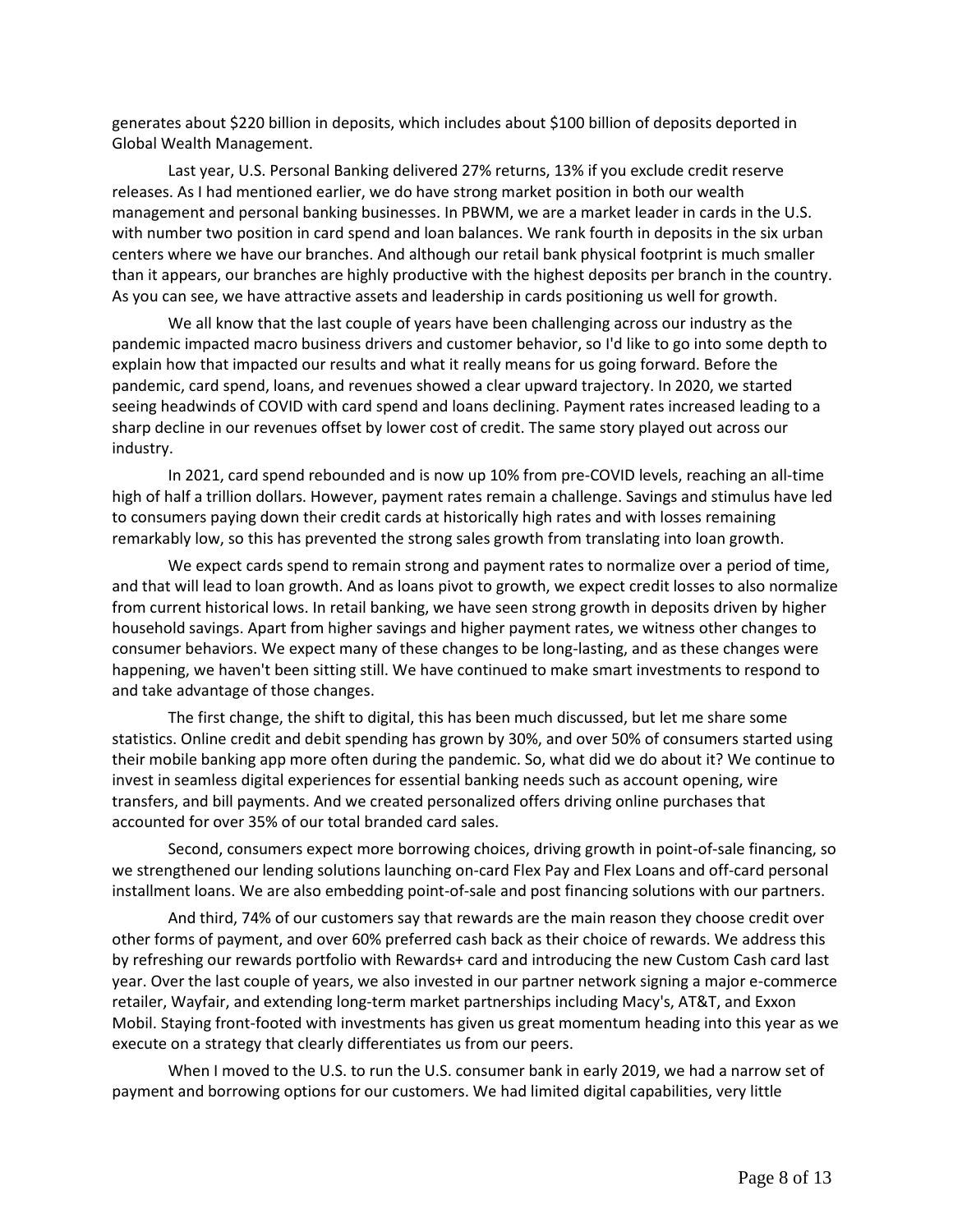connection with retail banking, and our partner relationships were centered on a credit card-only proposition. Now coming from Asia, I was able to transfer our learning and successes there, where we built market leading digital capabilities and lending products and created a wide range of merchant offers.

As you can see on this page, we now have a comprehensive set of integrated solutions and they have been deployed with very good success. So let me take a minute to explain that. A typical customer journey would start with a purchase. At the point of purchase, a customer has multiple payment options. They can pay with or without plastic, pay with points, or pay using digital wallets wherein Citi cards are a provision. They also have the option to finance their transaction at point-of-sale or post the sale. And for those who need a cash loan, it is available on their card through Flex Loan or through a personal loan off the card.

And as they're making these payments, they earn rewards as points, miles, or cash back. We have made these rewards easily transferable from cash to points, miles to points, and so on. And our Merchant Offers platform delivers attractive offers to our customers creating more value for them while deepening our relationships with our merchants. And all these payment and lending solutions can further be bundled with banking products creating a truly integrated experience. This wide variety of products and partners, and our convenient and flexible integrated solutions, differentiate us from our peers. And that is even more so with card-only or lending-only players setting us up nicely for continued leadership.

As I look ahead, these clear differentiators combined with a strong foundation and the investments we are making to adapt to a fast-changing environment, drive our three growth priorities. First, we will strengthen our leadership in payments and lending, which we expect to be the biggest contributor of our medium-term growth, so what does that mean? That means growing faster in proprietary cards, deepening our partner network, and building our lending continuum both on and offcard. Second, maximize value from our retail bank and further strengthen synergy with wealth management. And third, continue to drive digital leadership to investments in NextGen technology.

Now, let's unpack each of those and let's start with payments and our plans to increase growth in proprietary cards. Over the last two years, we have refreshed our products with more flexibility in using rewards, a fully digital experience, and unique ways to earn cash back. We are committed to that path with a steady stream of refreshes and new products to keep our cards portfolio well positioned in the marketplace. We are constantly enhancing our award-winning rewards program, adding new pointof-sale redemption options. We now feature over 200 partners, such as Best Buy, for our card members to redeem their points. And we are also adding new points transfer partners, such as Wyndham. Our partnership with PayPal offers customers access to a broad ecosystem of merchants. And last year, we partnered with MasterCard to introduce a Merchant Offers platform, which provides exciting discounts to our customers across thousands of merchants.

And the way we've gone about all of this is by powering our product features and offers with end-to-end digitized experiences. For example, our new Custom Cash card was designed with a comprehensive digital-first approach with several new digital features, and it's driving significant digital engagement as you can see on the page. Just like proprietary cards, co-brand and private label cards also have an important role to play in our growth plans.

Partner cards in the form of co-brands and private labels give us scale and drive sustainable returns, and they help us add significant value for customers, partners, and Citi. For customers, we offer choice and convenience in how they pay and borrow right at the point-of-sale with their favorite brands. For partners, we are able to deploy integrated solutions that drive sales and build loyalty. And for Citi,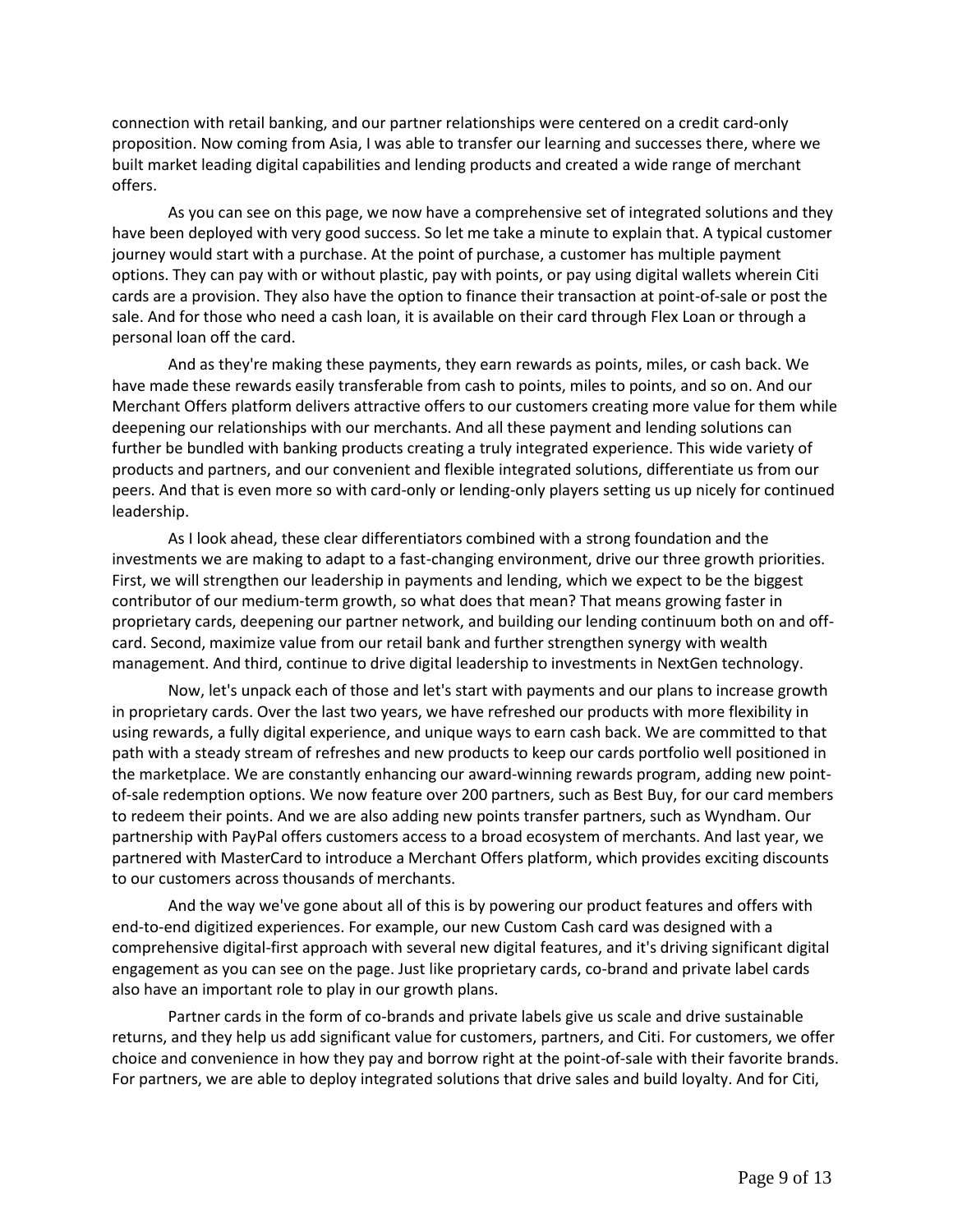we gain access to sales touchpoints, 200 million consumers and nationwide footprint across the partner ecosystem.

We are extremely proud of the partnerships we built with about 40 strategic partners across a diverse set of industries, including five of the top 10 e-commerce retailers in the U.S. This positions as well to capitalize on the opportunities from the significant growth we are seeing in e-commerce. We also continuously review our partnerships for growth and the returns they drive for us and explore opportunities to extend existing partnerships, as well as add new ones. As of today, partner agreements covering 97% of our cards receivables extend to 2024 and beyond ensuring continued growth and stability.

In the past, our partnerships have been mainly focused on cards. Over the last couple of years, we've expanded those relationships into lending, rewards, and banking. For example, with American Airlines, we started our relationship decades ago with a co-brand card. We've evolved that relationship over the last couple of years into multiple offerings from savings accounts to installment loans and making the miles more dynamic with the ability to transfer them to ThankYou Points.

And as we continue to grow our partner portfolio, not all successful strategic partnerships need to be a co-brand or a private label card. With Amazon, for example, we started our relationship with Shop with Points and have now extended to point-of-sale financing and payment options such as Pay with Palm. As you can see, our partner network is very valuable to us and a source of pride for our firm. We have been privileged to work with American Airlines. They've been great partners to us for about 35 years now. I would now like you to hear a bit more from them.

#### Robert Isom:

American has a longstanding relationship with Citi. After 35 years, we know each other pretty well. Over that time, we've done remarkable things to take care of our customers innovating every step of the way. There's been a long line of evolution starting with just the co-brand AAdvantage credit card, all the way to things like Citi Flex Pay. The Citi and American relationship is one that has expanded in many ways, so everything from capital markets advice to actually doing something that was incredibly essential to American Airline's future, supporting us in a \$10 billion capital markets financing transaction that used the AAdvantage program as the basis for it. So our relationship, it's personal, it's long, it's deep.

#### Pamela Habner:

What makes this partnership so strong is that we work together to constantly innovate on our core cobrand card, while at the same time, finding new ways to expand our relationship into new territories, like our Citi Miles Ahead Savings accounts. Together with American, we keep evolving our partnership over time.

#### Robert Isom:

Everything we do stems from knowing each other really well, knowing what's valuable at Citi, and also knowing what's valuable at American Airlines. That creates an incredible relationship.

#### Anand Selva:

Thank you, Robert and Pam, for bringing to life the power of our partnership.

Next, let me switch to lending. We are very excited with the opportunities and growth potential we see in lending. Historically, lending on cards was built on traditional revolving lines of credit. That remains the bulk of our interest income and will continue to be a prominent contributor of revenues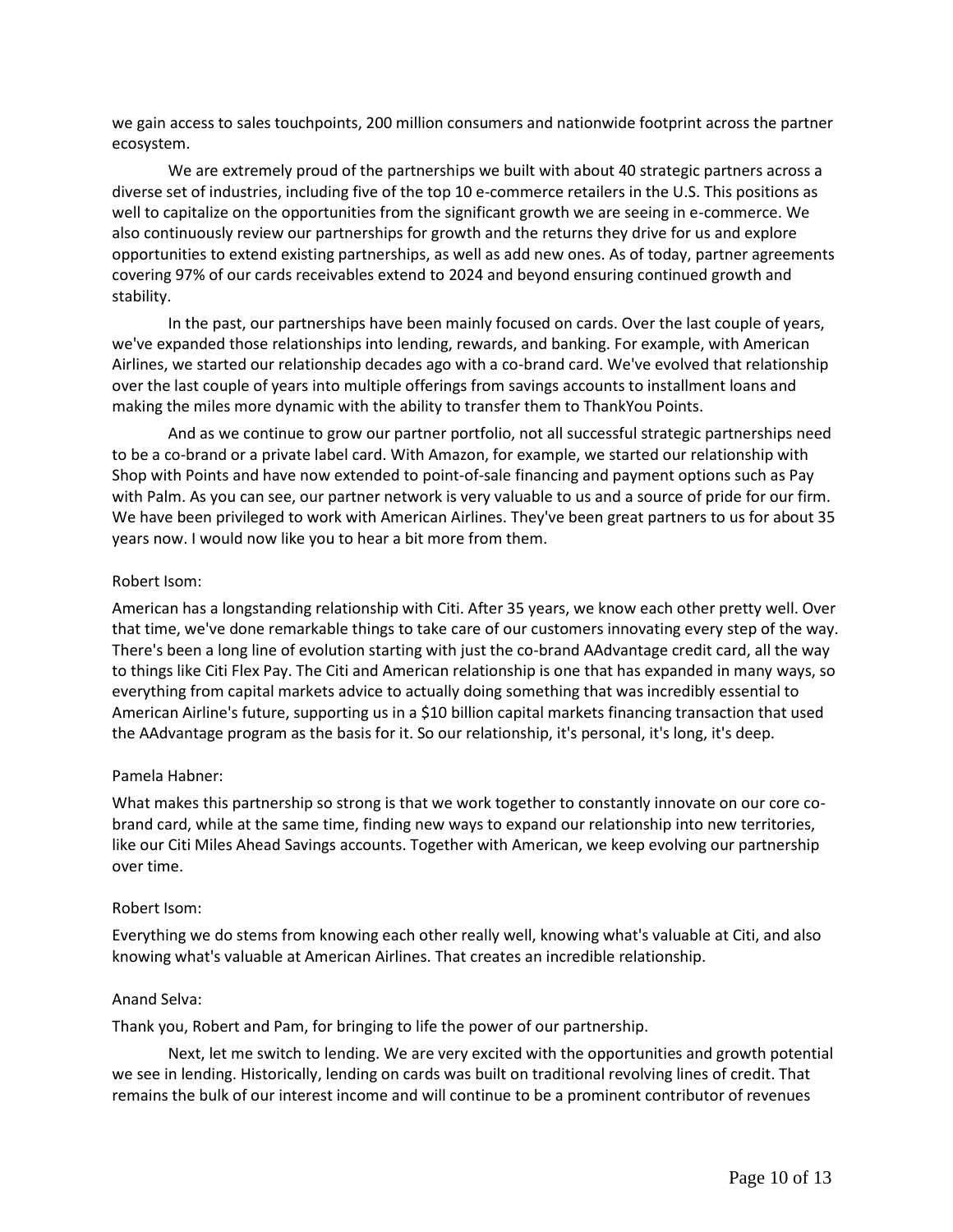going forward. To that, we have added new installment loan products, Flex Pay and Flex Loan within the card. Flex Pay is buying now and paying later and is available as a financing option in both at point-ofsale and after the transaction is done.

And now we are expanding our lending solutions beyond credit cards to offer point-of-sale financing and personal loans without a credit card to complete the lending continuum. We started by focusing on existing customers to target over \$50 billion of personal loan balances they have with other lenders.

Point-of-sale financing is not new to us. In our retail services business, we have offered point-ofsale financing promos to our customers for over a decade, and we have significant experience in our international markets with such offerings. With our strong expertise through credit cycles, we will ensure that we offer these products responsibly and with sustained profitability.

Our lending solutions have been very well received by our customers. As you see on the right side of the slide, card customers who take lending products from us bring new balances and drive higher revenue compared to transactors. In addition, they have meaningfully higher NPS and maintain strong credit performance. So, summing up payments and lending, we have a leadership in cards and loans, emerging scale in installment lending, strong digital capabilities, and attractive growth potential.

Our second growth priority centers on retail banking. As Jane mentioned, our approach to retail banking in the U.S. has been and will continue to be different from other banks that have a large retail presence. That said, there are clear opportunities for us to maximize value in retail banking, and we have made some changes over the last three years that will help us do that.

As you all know, we have a light physical footprint supported by a large ATM network. From 2016 to 2018, our retail deposit book was flat to slightly declining. However, from 2019 to 2021, we have grown our deposits by over a third to around \$220 billion. That was because we focused on higher productivity from branches, modernizing our branches, and building digital capabilities. These efforts dramatically improve our branch NPS from 68% at the end of 2018 to over 80% by end of 2021.

Our retail bank is now well positioned to drive growth in our two strategic priorities. One, retail banking has strong synergies with our wealth business given that it is concentrated in six urban markets where our affluent customers reside. In fact, approximately 70% of our wealth management client accounts in the U.S. were opened or referred from the branches. And two, retail banking serves as a very good source of lower-cost funding to support payments and lending business. Around 90% of our deposits are in checking or low-cost savings accounts.

And we continue to build out our digital capabilities to acquire retail accounts and deposits through our digital channels. That focus on digital has allowed us to grow our digital deposits nearly 3X since 2019 accounting for 20% of the growth in total deposits. Half of the digital deposit sales come from customers outside of a branch footprint, while we continue to expand our multi-relationship customer base by deepening our existing cards customers. And we will continue to grow digital deposits ensuring they make economic sense and deliver value for the franchise.

With all that said, profitability in our retail banking business has been challenged. Despite strong growth in deposit volumes, the low interest rate environment has put pressure on our deposit margins and revenues. In addition, our investments in enhancing our risk and control environment, and modernizing our technology, further impact profitability. So where do we go from here?

We evaluated various options and we concluded that we should focus on maximizing value from our retail bank in the medium-term, by delivering even more from our current infrastructure and assets while we benefit from rising rates in the coming years. First, we will target a top-six deposit market share nationally with sharper focus on deepening share in our six core urban markets. We will do that by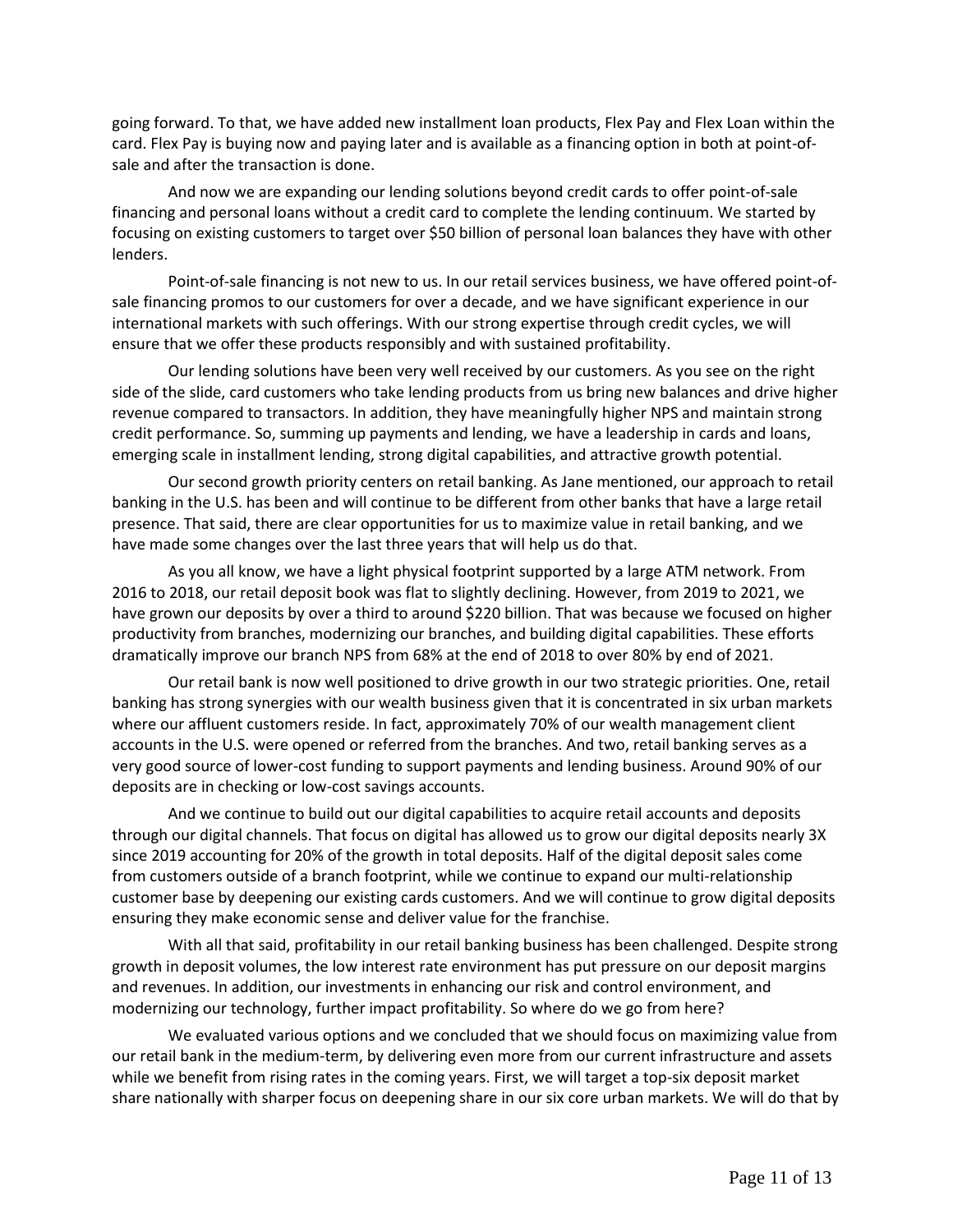continuing to refresh and right place our branches while modernizing technology, including implementing a new customer relationship management platform.

Second, we will continue to grow deposits through our digital acquisitions. We expect digital to drive over 30% of our deposit growth in the medium-term. At the same time, we will drive value from increased relationship lending in mortgages and small business through our branches. And third, we will continue to build on the strong synergies with wealth management using the retail bank as a powerful feeder of wealth management clients.

We firmly believe that investing in retail banking to maximize value and drive our PBWM growth priorities in the way we have laid out today is the most optimal and responsible way to use capital and investment dollars in the medium-term. And this will contribute meaningfully to delivering our targeted returns in PBWM in the medium-term.

Our third strategic priority to drive growth is investing in digital and technology. We have been on a journey with our digital-first approach over the last few years, and we continue to invest in building digital capabilities. Given our light physical footprint, our focus on partnerships and the demand we see from customers, digital is critical to our success. We are seeing strong digital take up across the business, be it in customer acquisition, online spending, or customers using our digital channels for transacting and servicing.

We are spending about \$2 billion in technology each year for PBWM. Besides the Citi-wide transformation effort that Karen will be talking about shortly today and the investments going into wealth management that Jim mentioned, a good portion of that investment will be in U.S. Personal Banking. We will be investing in modular platforms that enable us to plug and play with our partner systems using APIs and create seamless, secure, and resilient digital experiences driven by data. And our investments will help us improve speed to market and reduce tech development costs.

While we have more to do as we continue to innovate and build new capabilities, our increased digital engagement is driving both revenue growth and efficiency. Specifically, our digital users drive higher deposits and investment balances, higher revenue and lower attrition rates than non-digital customers with the cost to serve being much lower. We expect to see improved cost efficiencies in revenues as we automate, drive straight-through processing, and continue to replace analog processes with digital.

So to summarize our path forward, we are going to strengthen our leadership in payments and lending, maximize the value from retail banking, and deliver seamless, end-to-end, digitized experiences with a modern tech infrastructure. We are truly excited for our future. We have a leading market position in payments and lending with tremendous scale, attractive assets in retail banking, strong capabilities, and exciting growth opportunities.

In the medium-term, subject to macroeconomic trends, we expect to attract more wealth management clients through our branch network, build our digital deposits, and pivot from the pandemic-driven headwinds in loan balances. We expect that will drive continued growth in deposits, ANR, and revenue.

Now, let me bring it all together across personal banking and wealth management and what our strategy will deliver from a growth perspective over the medium-term, guided by the priorities Jane has outlined for our firm. To track our progress on this plan and hold ourselves accountable, we have outlined KPIs detailed on the slide. As we deliver against these metrics, I strongly believe that our well thought out, prudent, and focused strategy will deliver strong revenue growth in both Global Wealth Management and U.S. Personal Banking in the medium-term.